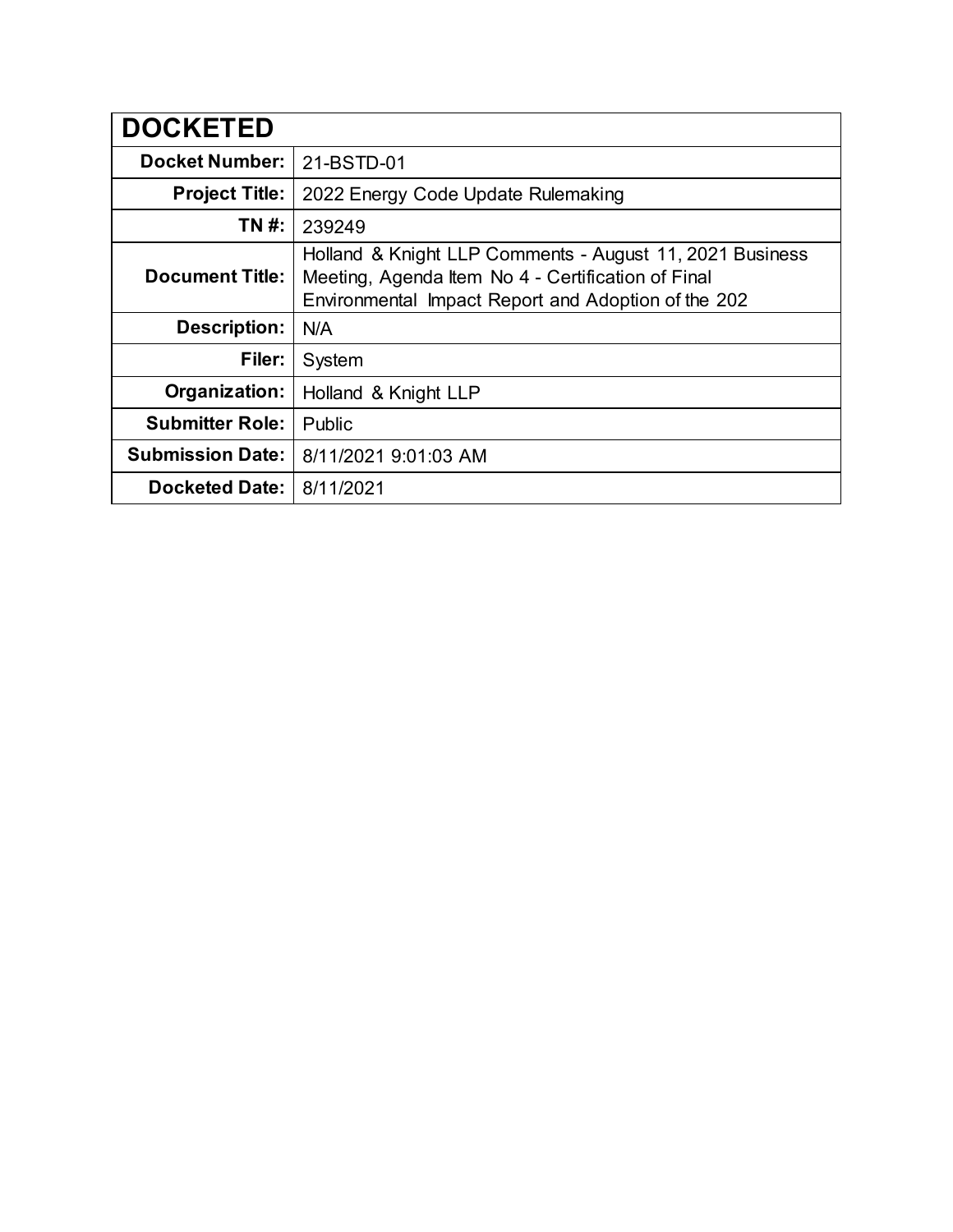Comment Received From: Holland & Knight LLP Submitted On: 8/11/2021 Docket Number: 21-BSTD-01

## August 11, 2021 Business Meeting, Agenda Item No 4 - Certification of Final Environmental Impact Report and Adoption of the 202

This letter is submitted in regards to the CEC's intent to certify the Final EIR and adopt the 2022 Energy Code and the CEC's failure to comply with regulatory noticing requirements and CEQA's minimum publication requirements.

Additional submitted attachment is included below.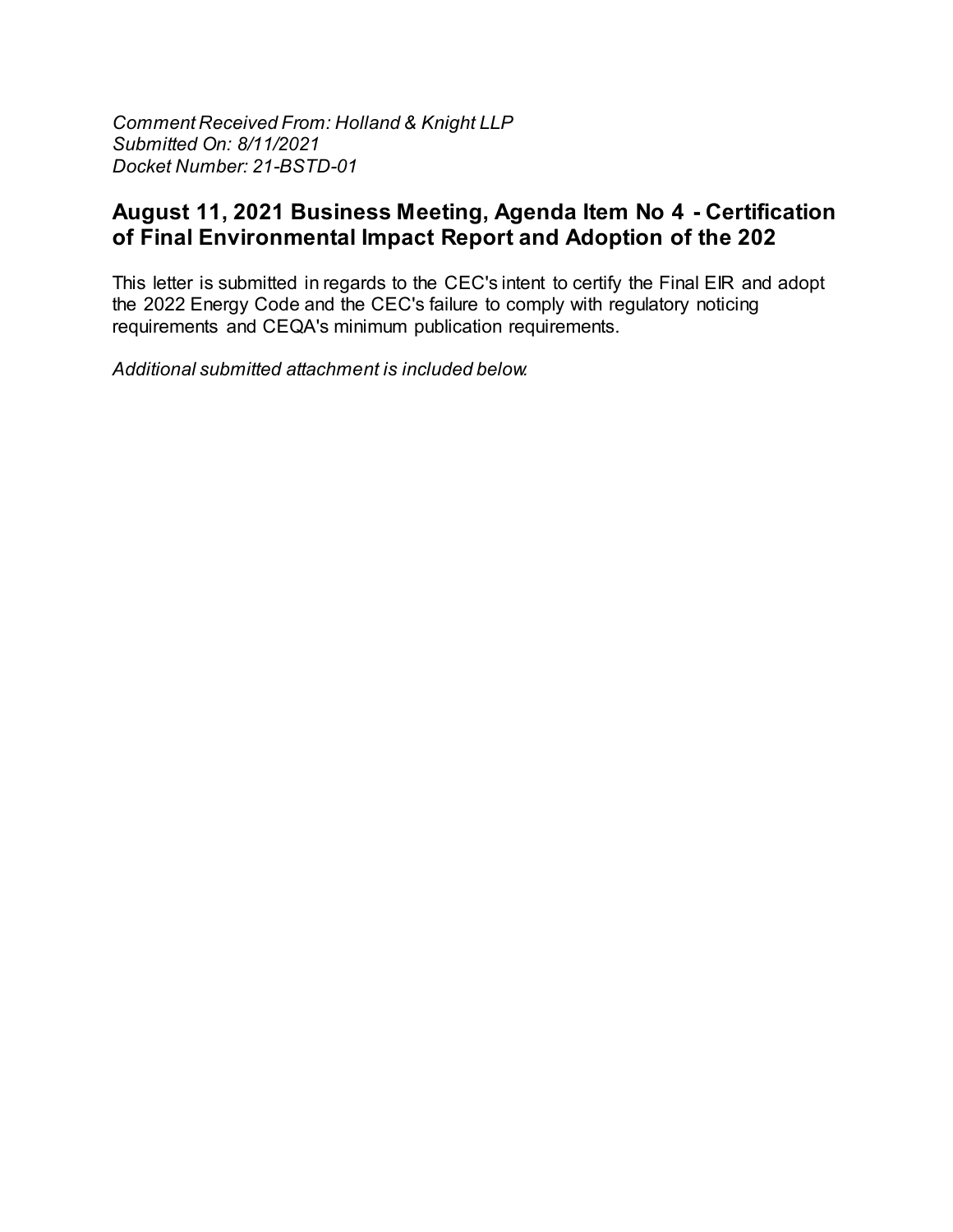## Holland & Knight

50 California Street, Suite 2800 | San Francisco, CA 94111 | T 415.743.6900 | F 415.743.6910 Holland & Knight LLP | www.hklaw.com

Jennifer L. Hernandez +1 415-743-6927 Jennifer.Hernandez@hklaw.com

August 11, 2021

*Via Electronic Submission* 

David Hochschild, Chair California Energy Commission Docket Unit, MS-4 Docket No. 21-BSTD-02 1516 Ninth Street Sacramento, CA 95814-5512

## **Re: August 11, 2021 Business Meeting, Agenda Item No. 4 - Certification of Final Environmental Impact Report and Adoption of the 2022 California Energy Code**

Dear Mr. Hochschild:

1

This letter is submitted in regards to Agenda Item No. 4 on the California Energy Commission's ("CEC") Business Meeting Agenda for August 11, 2021, Certification of Final Environmental Impact Report and Adoption of the 2022 California Energy Code. The CEC intends to consider and possibly certify the Final Environmental Impact Report ("EIR") and adopt updates to the California Code of Regulations, Title 24, Parts 1 and 6 (the "2022 Energy Code") (collectively, the "Project"). Any action taken at the August 11, 2021 meeting is in violation of the CEC's own regulations, specifically the noticing requirements as required by Cal. Code Regs. tit. 20, § 1209, and the statutory 10 day publication period for the Final EIR required by the California Environmental Quality Act<sup>1</sup> ("CEQA") (Pub. Res. Code § 21000 *et seq.*), specifically Pub. Res. Code § 21092.5 and Cal. Code Regs. tit. 14, § 15088(b).

Section 1209 requires all public events, inclusive of hearings, in all proceedings to be noticed at least 10 days prior to the event. Importantly, notice is required to all persons on the appropriate commission listserv and applicable proceeding's service list.

<sup>&</sup>lt;sup>1</sup> CEC. 2022 Energy Code Update CEQA Documentation. Docket No. 21-BSTD-02, https://efiling.energy.ca.gov/Lists/DocketLog.aspx?docketnumber=21-BSTD-02.

Atlanta | Austin | Boston | Charlotte | Chicago | Dallas | Denver | Fort Lauderdale | Houston | Jacksonville Los Angeles | Miami | New York | Orange County | Orlando | Philadelphia | Portland | San Francisco Stamford | Tallahassee | Tampa | Tysons | Washington, D.C. | West Palm Beach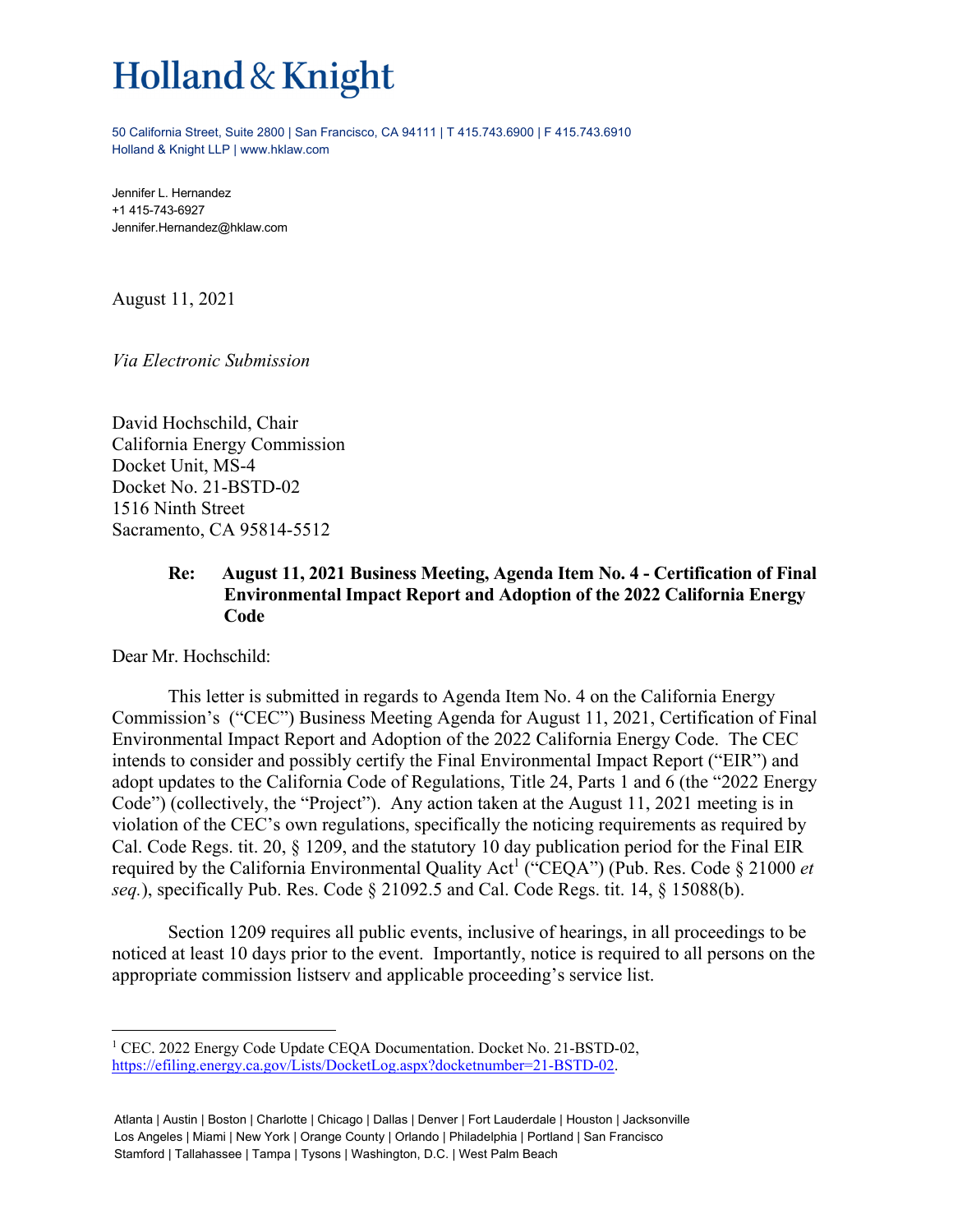August 11, 2021 Page 2

Agenda Item No. 4 purports to take action on the Final EIR associated with updates to the 2022 Energy Code. The CEC has provided no notice to the participants in the environmental review process of this proposed action or of the August 11, 2021 hearing. In this case, the CEC has established two separate proceedings dockets: one for the rulemaking process<sup>2</sup> pursuant to the Administrative Procedure Act ("APA") (Gov. Code § 11340 *et seq.*), and a second docket for compliance with CEQA. The CEC has failed to provide such notice of this hearing considering certification of the Final EIR to the listserv associated with the CEQA review of the 2022 Energy Code updates, nor has there been any notice provided on the docket for the CEQA proceedings, indicating the CEC's intent to consider and certify the matter at the hearing scheduled for August 11, 2021. In sum, the CEC purports to take action on an item for which no notice has been provided in accordance with Cal. Code Regs. tit. 20, § 1209.

The CEC itself acknowledged that independent notice was required in the CEQA proceedings. The CEC has specifically committed to complying with this noticing requirement when it published its Notice of Availability for the Project's Draft EIR:

"**Public Hearing:** The CEC anticipates that a public hearing will be held at a CEC business meeting in August 2021 to receive input from agencies and the public on the Final EIR. The CEC will file a public notice of hearing in the docket of this proceeding and notify all interested agencies and individuals of the date, time, and place of the public hearing on the proposed project."3

Additionally CEQA requires the Final EIR to be in publication for a minimum of 10 days prior to certification. Pub. Res. Code § 21092.5; Cal. Code Regs. tit. 14, § 15088(b). According to CEC records, the Final EIR was published on August 4, 2021, or seven days ago.<sup>4</sup> Therefore, any action to certify the EIR at today's meeting would be premature and in violation of CEQA.

In the absence of the legally required notice to all participants in the relevant proceedings and compliance with CEQA's statutory publication periods for Final EIRs, the CEC must delay the consideration and proposed actions until the CEC has fully complied with such requirements.

Sincerely, HOLLAND & KNIGHT LLP

Jennifer L. Hernandez

https://efiling.energy.ca.gov/Lists/DocketLog.aspx?docketnumber=21-BSTD-01. 3

CEC. Final EIR, Docket No. 21-BSTD-02,

https://efiling.energy.ca.gov/GetDocument.aspx?tn=239176&DocumentContentId=72629.

<u>.</u>

<sup>&</sup>lt;sup>2</sup> CEC. 2022 Energy Code Update Rulemaking, Docket No. 21-BSTD-01,

<sup>&</sup>lt;sup>3</sup> CEC. Notice of Availability of a Draft Environmental Impact Report for Public Review, Docket No. 21-BSTD-02, https://efiling.energy.ca.gov/GetDocument.aspx?tn=239242&DocumentContentId=72691 (emphasis in original).